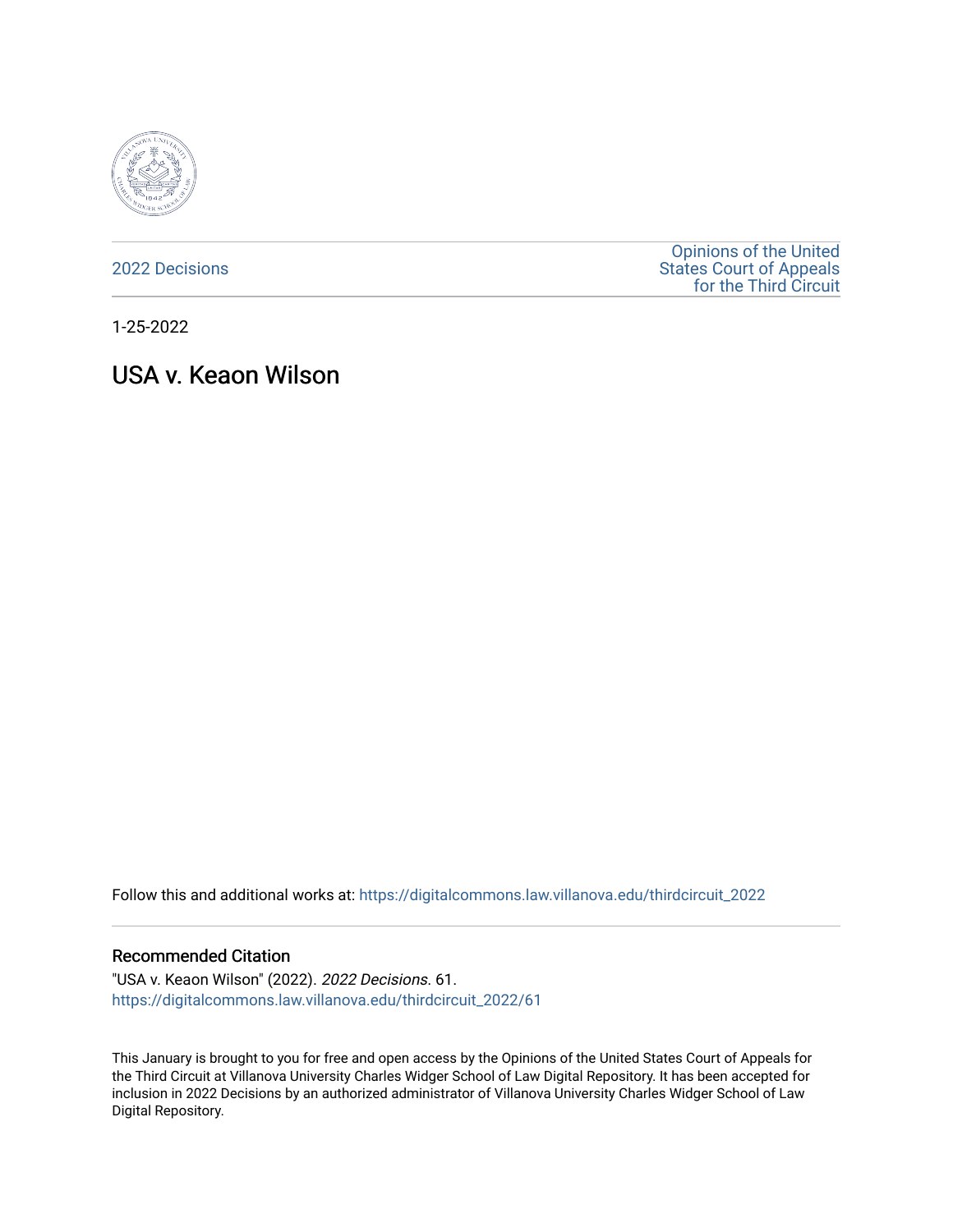## NOT PRECEDENTIAL

# UNITED STATES COURT OF APPEALS FOR THE THIRD CIRCUIT

 $\overline{\phantom{a}}$  , where  $\overline{\phantom{a}}$ 

No. 18-2727

### UNITED STATES OF AMERICA

v.

KEAON WILSON, a/k/a Keon Wilson, Appellant

On Appeal from the District Court of the Virgin Islands District Court No. 3-17-cr-00026-006 District Judge: The Honorable Curtis V. Gomez

Submitted Under Third Circuit L.A.R. 34.1 (a) December 10, 2021

Before: McKEE, RESTREPO, and SMITH *Circuit Judges*

(Filed: January 25, 2022)

## OPINION\*

 $\mathcal{L}_\text{max}$ 

<sup>\*</sup> This disposition is not an opinion of the full Court and pursuant to I.O.P. 5.7 does not constitute binding precedent.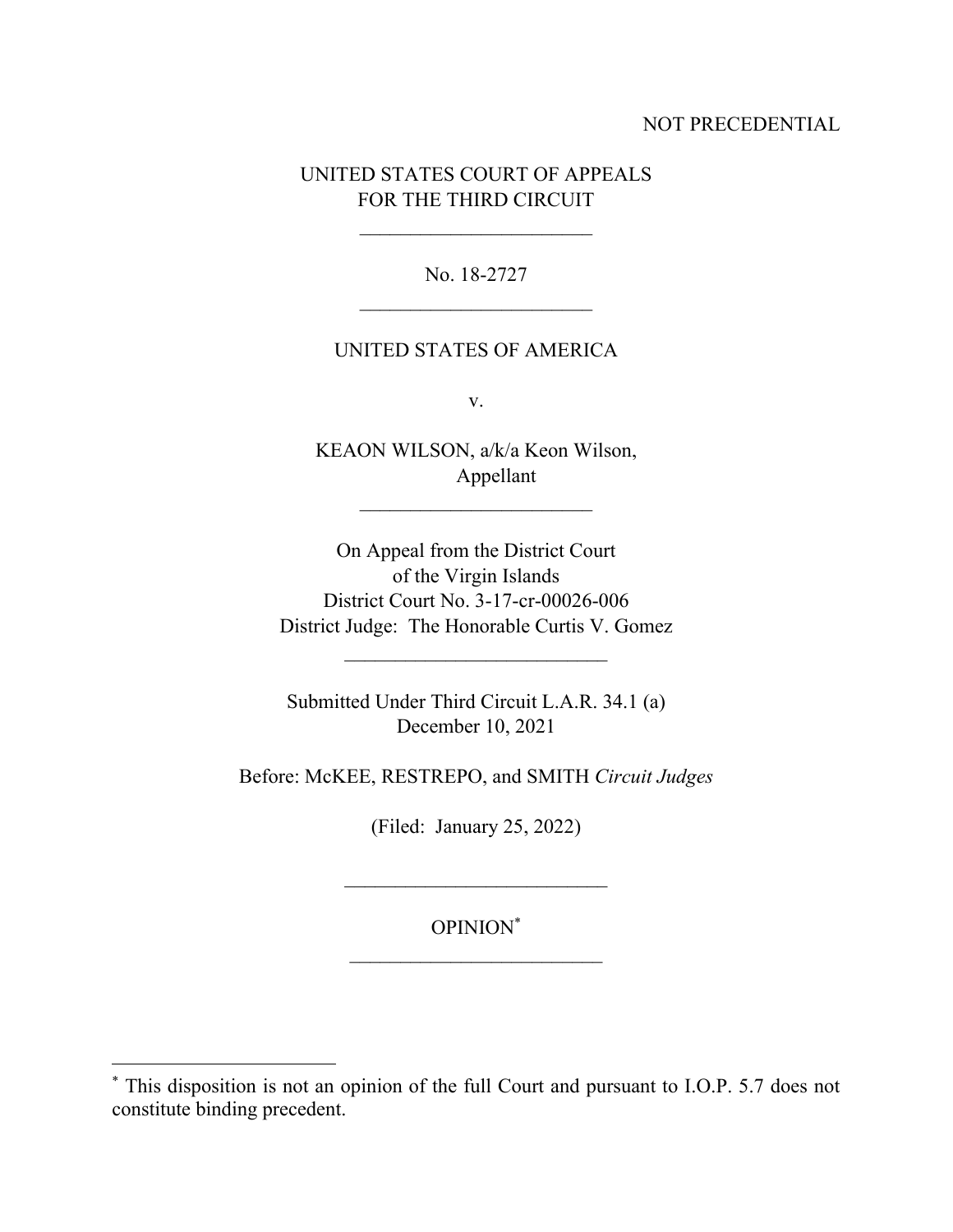#### SMITH, *Circuit Judge*.

Keaon Wilson appeals his conviction for committing and conspiring to commit a Hobbs Act robbery of a jewelry store in St. Thomas, U.S. Virgin Islands, as well as the brandishing of a firearm during that robbery. *See* 18 U.S.C. §§ 1951, 924(c)(1)(A), and 2. We will affirm.<sup>1</sup>

A superseding indictment charged Wilson and six others with the Hobbs Act and firearm offenses. Three of the seven defendants—Wilson, Ron Kuntz, and Shawn McIntosh—went to trial. The jury saw two surveillance videos related to the robbery, the second of which showed the store as it was being robbed. Robert Brown, a cooperating witness, testified to the conspiracy, identified the defendants who appeared in the two surveillance videos, and specifically named Wilson as the man pointing a gun at the store's owner. The jury also heard the testimony of the store's owner, as well as from local law enforcement officers and other witnesses.

At the close of the Government's evidence, Wilson moved for a judgment of acquittal. The Court denied that motion, as well as a renewed motion at the end of the trial. The jury found Wilson, Kuntz, and McIntosh guilty as charged on all three counts. After his sentencing, Wilson appealed.<sup>2</sup>

<sup>&</sup>lt;sup>1</sup> The District Court exercised jurisdiction under 18 U.S.C. § 3231 and 48 U.S.C. § 1612(a). Appellate jurisdiction exists under 28 U.S.C. § 1291.

<sup>2</sup> The Clerk's Office initially consolidated Wilson's appeal with those filed by Kuntz, No. 18-2695, and McIntosh, No. 18-2696. The appendix in McIntosh's appeal contains the trial record upon which we rely. For that reason, we make reference here to appendices filed by both Wilson and McIntosh. The latter citation will reference Appeal No. 18-2696, followed by the relevant page(s) in that appendix.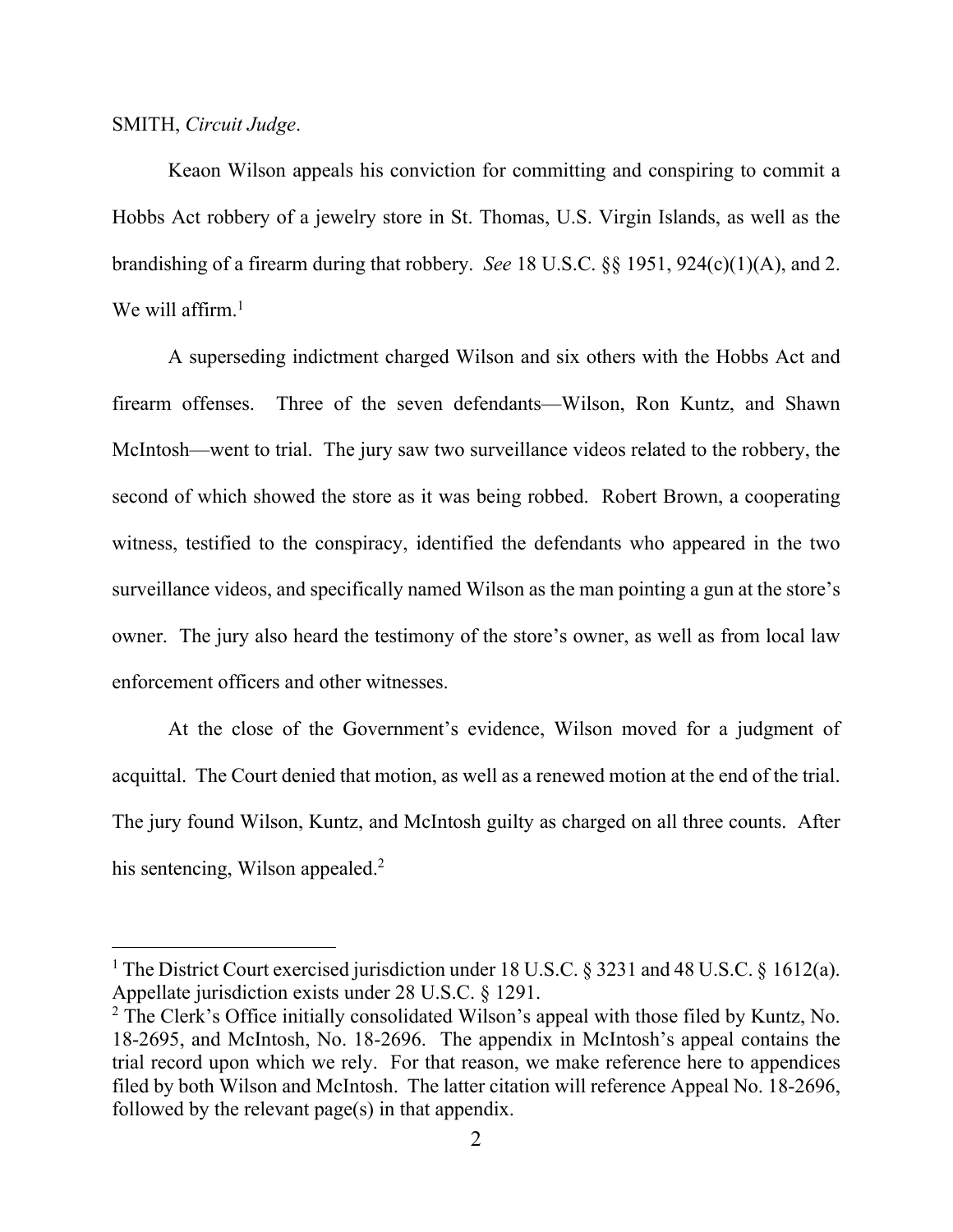I.

Wilson contends that he is entitled to a new trial because of a mix-up during jury selection.<sup>3</sup> This mix-up switched the numbers held by venirepersons 22 and 35, so that venireperson 22 held the number 35, and venireperson 35 held the number 22. As a result, the selection of number 35 as a juror, actually seated venireperson 22. The District Court, becoming aware of the error after the jury found defendants guilty of all charges, conducted a status conference the next day to explain the error. The Court explained that both venirepersons had been subjected to voir dire and neither received peremptory challenges. Appeal No. 18-2696, JA531–33. The Court noted that it did not believe there was any prejudice but allowed for briefing on the issue out of an abundance of caution.

The Government advanced that the verdict should stand as "both jurors were able to be impartial, there was no prejudice as a result of this mix up." *Id.* at JA533. Wilson, Kuntz, and McIntosh each filed a motion for a mistrial. Without ruling on these motions, the Court proceeded to sentencing for all three defendants, implicitly denying the motions for a mistrial. *See United States v. Claxton*, 766 F.3d 280, 290, 301 (3d Cir. 2014) ("[T]reating the District Court's failure to issue an explicit ruling as an implicit denial of his . . . motion.").

Wilson contends that the jury mix-up violated his constitutional rights. The Sixth Amendment guarantees the right to trial "by an impartial jury." U.S. Const. amend. VI. In *Wainwright v. Witt*, the Supreme Court observed that under the Sixth Amendment "the

<sup>3</sup> Because this presents a legal question, it is reviewed de novo. *United States v. Tyson*, 947 F.3d 139, 142 (3d Cir. 2020).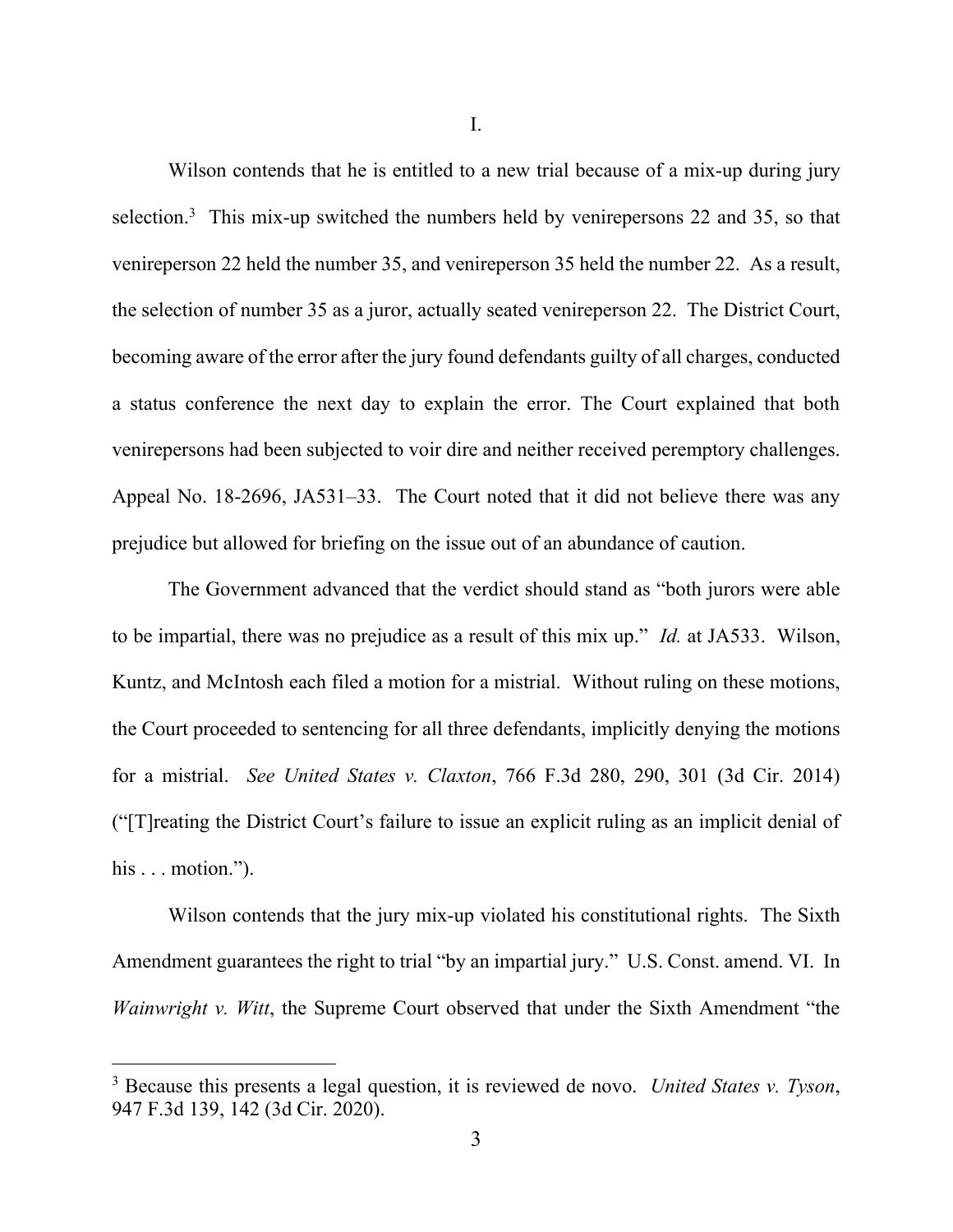quest is for jurors who will conscientiously apply the law and find the facts. That is what an 'impartial' jury consists of." 469 U.S. 412, 423 (1985).

Both *Gray v. Mississippi*, 481 U.S. 648 (1987)*,* and *Ross v. Oklahoma*, 487 U.S. 81 (1988), upon which Wilson relies, concerned the Sixth Amendment right to an impartial jury in capital cases. In *Gray*, the trial court improperly excluded a prospective juror for cause. The Court focused on "whether the composition of the *jury panel as a whole* could possibly have been affected by the trial court's erro[neous]" exclusion of the prospective juror. 481 U.S. at 665 (cleaned up). It concluded that the jury had been affected by the trial court's error and that the error was not harmless.

In *Ross*, the Supreme Court expressly limited the "could possibly have been affected" language it used to describe the jury selection error in *Gray*: "We think the broad language used by the *Gray* Court is too sweeping to be applied literally, and is best understood in the context of the facts there involved." 487 U.S. 87–88; *id.* at 87 n.2 ("[T]he statement that any error which affects the composition of the jury must result in reversal defies literal application."). The Supreme Court explained that, unlike *Gray*, the trial court erred in *Ross* by improperly including jurors who should have been excused for cause, prompting the defendant to use his peremptory challenges. While the *Ross* Court acknowledged that the trial court's error may have affected the composition of the jury, the Court rejected the argument that a new trial was required. It focused on the jury that actually deliberated and returned the guilty verdict, noting that none of the twelve jurors who actually sat had been challenged for cause and that the defendant "never suggested that any of the 12 was not impartial." 487 U.S. at 86. Because peremptory challenges "are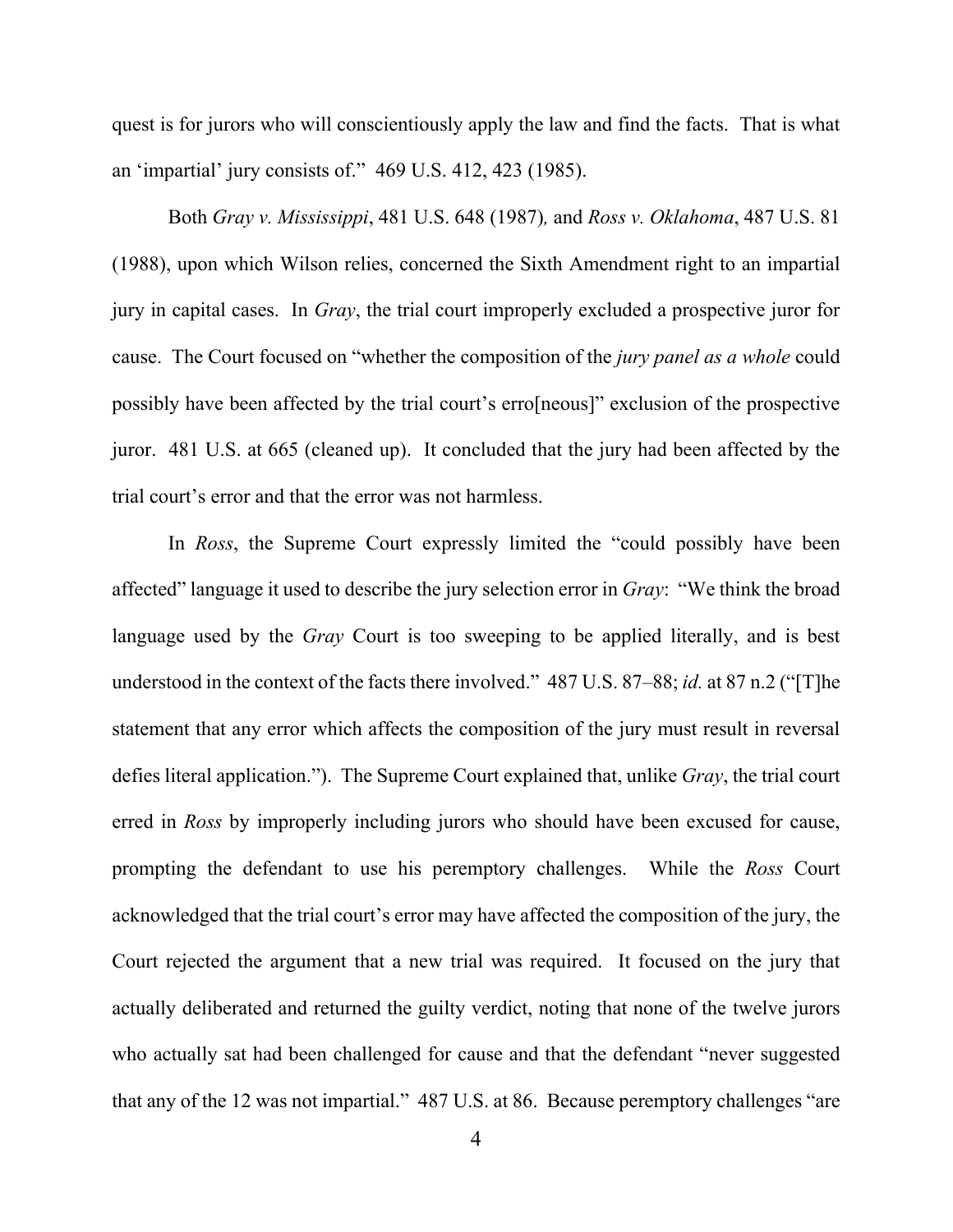not of constitutional dimension," but a "means to achieve the end of an impartial jury," the Court declared that "[s]o long as the jury that sits is impartial, the fact that the defendant had to use a peremptory challenge to achieve that result does not mean the Sixth Amendment was violated." *Id.* at 88. Consistent with this precedent, the Supreme Court subsequently rejected the notion that use of a peremptory challenge to remove a juror who should have been excused for cause violates the Fifth Amendment right to due process. *United States v. Martinez-Salazar*, 528 U.S. 304, 307, 317 (2000).

Contrary to the arguments pressed here, *Gray, Ross,* and *Martinez-Salazar* are on point, even if this case presents different facts. Those cases are instructive because they establish that the critical inquiry is whether the jury that actually returned guilty verdicts was impartial. Here, during jury selection, counsel neither challenged venirepersons 22 or 35 for cause, nor asked any questions of these venirepersons that elicited responses suggestive of bias or partiality. Nor has Wilson identified anything in the record that would establish that the seating of Juror 35 (actually venireperson 22), resulted in a jury that was not impartial.<sup>4</sup>

<sup>&</sup>lt;sup>4</sup> We have heeded the Supreme Court's instruction, focusing our consideration of whether a challenge to the jury's composition merits relief on the requirement of impartiality. *See United States v. Hodge*, 870 F.3d 184, 202–03 (3d Cir. 2017) (affirming because use of peremptory challenges to remove three prospective jurors, who were not excused for cause, did not result in a partial jury panel); *United States v. Claxton*, 766 F.3d 280, 290, 301 (3d Cir. 2014) (rejecting defendant's assertion that attempted witness tampering and another juror's failure to disclose a previous work relationship with both a government and a defense witness warranted relief where record failed to show any prejudice or bias of the jurors); *United States v. Shiomos*, 864 F.2d 16, 18–19 (3d Cir. 1988) (concluding that the *sua sponte* decision to sequester the jury in light of publicity concerns, which affected the jury composition, did not warrant relief in the absence of some showing of partiality). *See*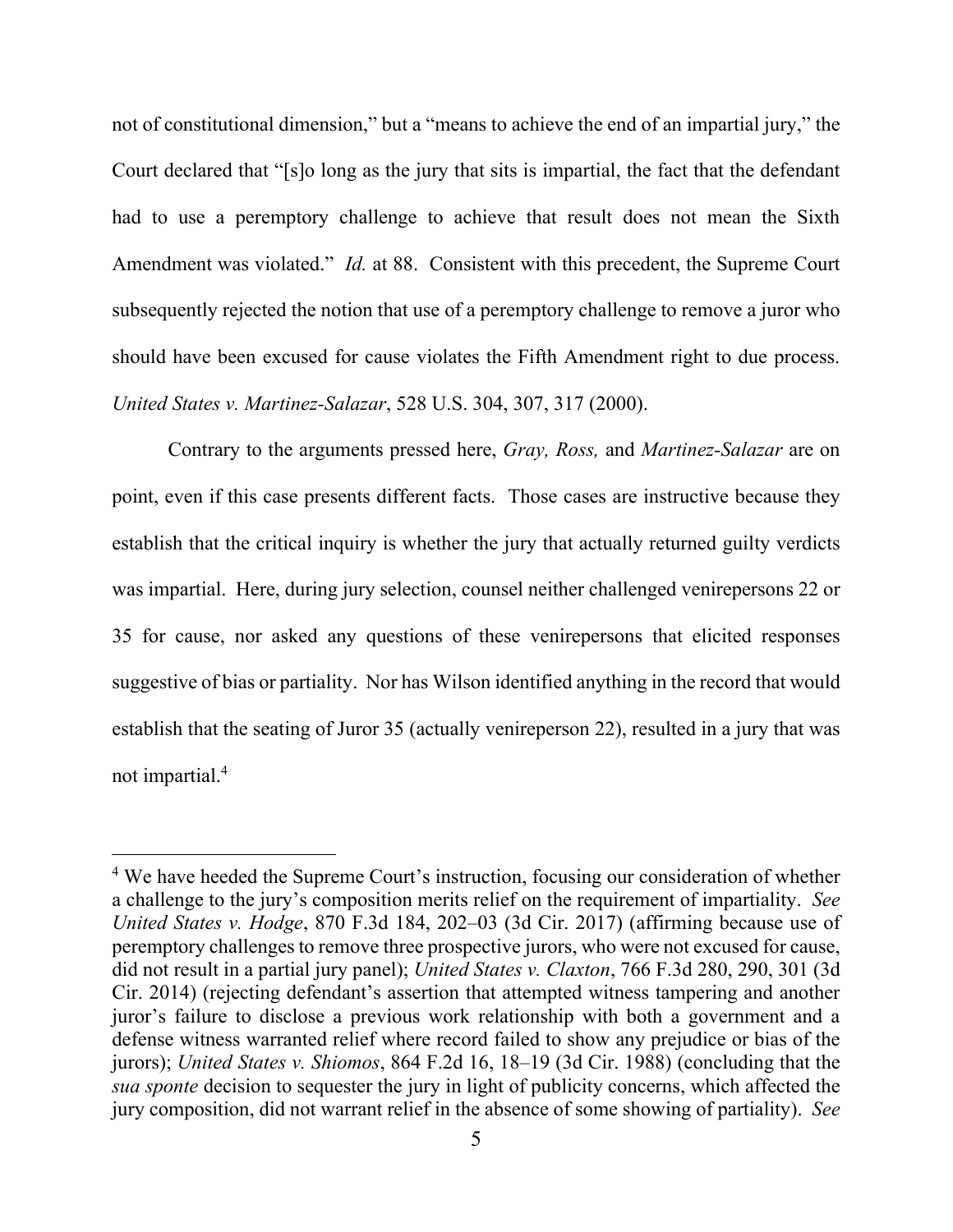Without some basis to conclude that juror 35 was biased or partial, we see no reason to disturb the District Court's judgment.<sup>5</sup>

II.

Wilson claims the evidence at trial was insufficient to establish he was one of the robbers.<sup>6</sup> That claim is meritless. Cooperating witness Robert Brown identified Wilson as the robber pointing a handgun at the owner of the store.

Wilson also argues that the evidence failed to establish that the robbery had an effect upon interstate commerce as required under 18 U.S.C. § 1951. *See United States v. Walker*, 657 F.3d 160, 178–80 (3d Cir. 2011). Yet the evidence suggested the robbery depleted the jewelry store's inventory, and that it was "[m]ainly from the mainland and Italy." Appeal No. 18-2696, JA144. We conclude, therefore, that the effect on interstate commerce was sufficiently established. *See United States v. Haywood*, 363 F.3d 200, 210–11 (3d Cir. 2004).

#### III.

Wilson raises two legal arguments in an effort to set aside his conviction for brandishing a firearm during a crime of violence in violation of 18 U.S.C. § 924(c)(1)(A).

*also United States v. Mitchell*, 690 F.3d 137, 150 (3d Cir. 2012) ("The law, we hold, does not categorically impute bias to coworkers of key Government witnesses.").

<sup>&</sup>lt;sup>5</sup> Wilson also argues that what transpired constitutes a structural error. We disagree. Because errors that affect the jury composition do not "always result[] in fundamental unfairness" and the effect of the error can be ascertained by determining if there was an impartial jury, there is no basis for categorizing this as a structural error. *See Weaver v. Massachusetts*, 137 S. Ct. 1899, 1908 (2017).

<sup>6</sup> We review a sufficiency challenge de novo. *United States v. Pavulak*, 700 F.3d 651, 668 (3d Cir. 2012).